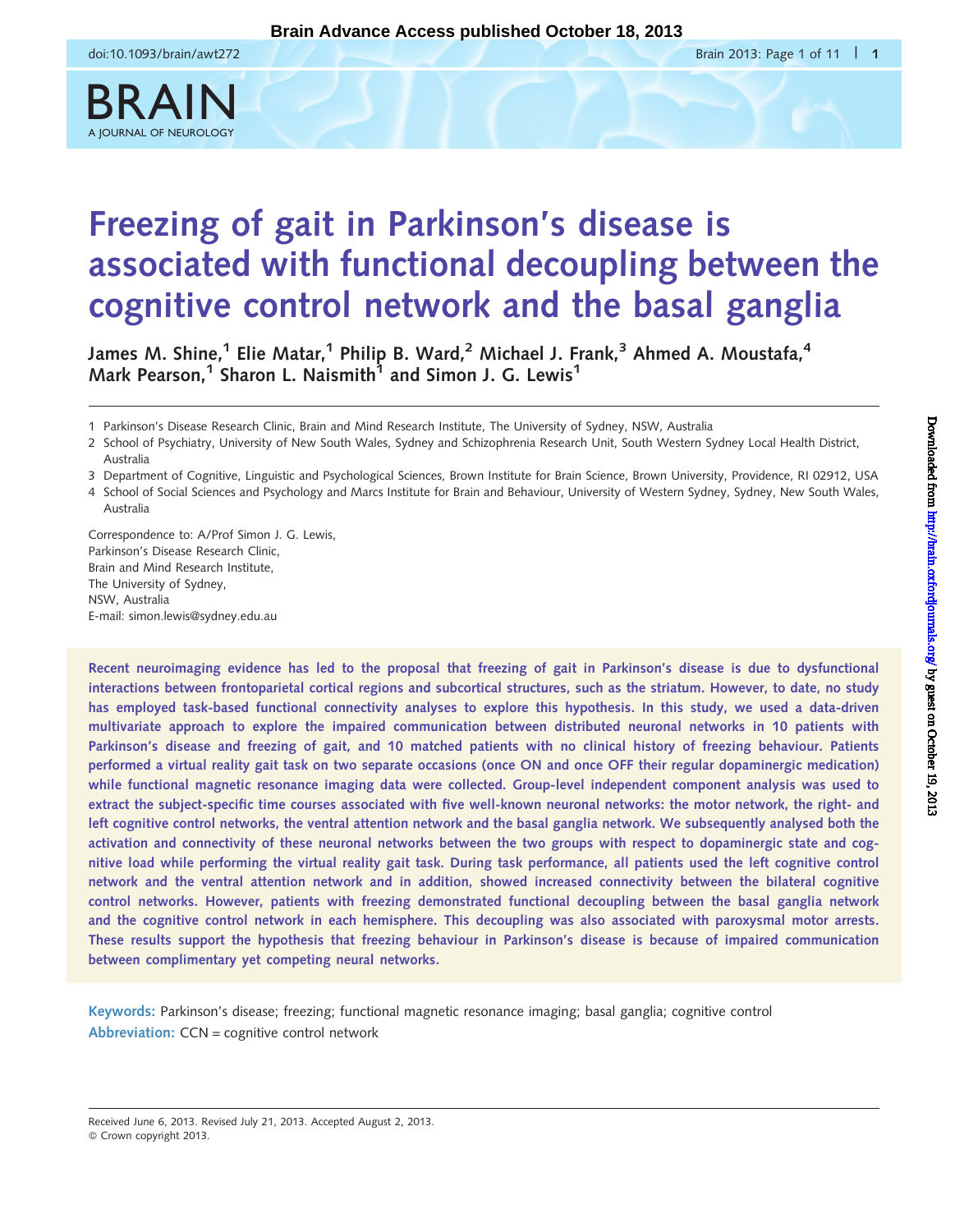## Introduction

Freezing of gait is a symptom of advanced Parkinson's disease in which an individual suffers from a paroxysmal breakdown in their normal footstep pattern while walking (Giladi et al[., 1992](#page-10-0), [2000;](#page-10-0) [Menon and Uddin, 2010\)](#page-10-0). Similar freezing behaviour has been shown across a number of non-gait tasks [\(Nieuwboer](#page-10-0) et al., [2009;](#page-10-0) [Vercruysse](#page-10-0) et al., 2012), suggesting that freezing of gait may exist as a motor manifestation of a global dysfunction in the concurrent processing of information across neuronal networks [\(Lewis and Barker, 2009](#page-10-0); Nutt et al[., 2011;](#page-10-0) Shine et al[., 2011](#page-10-0)c, [2013](#page-10-0)c). In support of this concept, freezing behaviour has been shown to be strongly related to impairments in dual-task performance [\(Browner and Giladi, 2010](#page-9-0); [Spildooren](#page-10-0) et al., 2010; [Snijders](#page-10-0) et al[., 2010;](#page-10-0) Nutt et al[., 2011;](#page-10-0) Shine et al[., 2011](#page-10-0)c) and attentional set shifting ([Amboni](#page-9-0) et al., 2008; [Naismith](#page-10-0) et al., 2010; [Friston,](#page-10-0) [2011;](#page-10-0) Shine et al[., 2013](#page-10-0)e), both of which depend on parallel processing across multiple levels of the CNS.

In keeping with the association between impaired executive functions and freezing of gait, neuroimaging studies have shown that freezing is related to dysfunction within frontoparietal regions of the cortex ([Bartels and Leenders, 2008](#page-9-0)), known to subserve cognitive and executive functions (Wager et al[., 2004](#page-10-0); [Cole and](#page-9-0) [Schneider, 2007](#page-9-0)). For example, although all patients with Parkinson's disease are able to recruit the dorsolateral prefrontal cortex and the posterior parietal cortex during the dual-processing of cognitive and motor tasks, patients with clinical freezing of gait show decreased activity in the pre-supplementary motor area and the anterior insula (Shine et al[., 2013](#page-10-0)d). This suggests a possible impairment in the ability to effectively 'shift' between competing attentional networks [\(Lewis and Barker, 2009](#page-10-0); [Menon and Uddin,](#page-10-0) [2010;](#page-10-0) Nutt et al[., 2011](#page-10-0); Shine et al[., 2011](#page-10-0)c).

Alternatively, these functional abnormalities could reflect impaired interactions within habitual ('internal') drivers based in the basal ganglia leading to an over-reliance on goal-directed ('external') neural networks acting at a cortical level to complete normally automatic tasks, which they are not well suited to accomplish ([Hallett, 2008;](#page-10-0) [Browner and Giladi, 2010](#page-9-0); [Spildooren](#page-10-0) et al[., 2010;](#page-10-0) Nutt et al[., 2011;](#page-10-0) Shine et al[., 2011](#page-10-0)c). Indeed, recent neuroimaging studies have shown that episodes of freezing elicited during the performance of a virtual reality task are associated with activity in frontoparietal regions with concomitant impairments in important subcortical structures, such as the caudate nucleus, the globus pallidus, the subthalamic nucleus and the mesencephalic locomotor region (Shine et al[., 2013](#page-10-0)c, [d](#page-10-0)). These results highlight the key role of subcortical activity in the pathophysiology of freezing of gait, which may reflect an inability to effectively 'update' motor sets during ongoing motor task performance ([Chee](#page-9-0) et al., [2009\)](#page-9-0). Alternatively, freezing behaviour may also be because of increased inhibitory output from the subthalamic nucleus in the presence of cognitive and motor conflict ([Cavanagh and Frank,](#page-9-0) [2013;](#page-9-0) Shine et al[., 2013](#page-10-0)c). Furthermore, it has been suggested that during freezing, the output structures of the basal ganglia may be involved in pathological oscillatory activity associated with decreased inhibitory tone from an underactive striatum [\(Lewis and Barker, 2009](#page-10-0); Shine et al[., 2013](#page-10-0)c), leading to

overcompensation in the mesencephalic locomotor region ([Bartels and Leenders, 2008](#page-9-0); [Snijders](#page-10-0) et al., 2010).

However, it is not clear from these previous experiments whether the relative differences in blood oxygen level-dependent response observed in each region was related to differences in the functional connection strength between the regions per se. For example, two brain regions may be relatively dissociated based on the average blood oxygen level-dependent response during the performance of a task but there may be no discernible functional relationship between the two areas. One way to avoid this issue is through use of functional connectivity analyses, which allow for the measurement of 'functional coupling' between distinct neural regions [\(Friston,](#page-10-0) [2011](#page-10-0)). Although these analyses have generally been performed during the 'resting state', they can also be modified to explore the co-ordination between neuronal networks during the performance of behavioural tasks (Spreng et al[., 2010;](#page-10-0) Fornito et al[., 2012\)](#page-10-0).

In this study, we sought to determine whether motor arrests elicited during the performance of a virtual reality task were associated with impaired task-based functional connectivity between the large-scale neuronal networks that are likely to be involved in the phenomenon of freezing. Our previous analyses have suggested that freezing would be associated with the executive networks becoming functionally decoupled from the basal ganglia nuclei, leading to impaired efficiency of neuronal information processing. Thus this analysis explored the motor and basal ganglia networks as well as the networks subserving executive control, such as the 'cognitive control network' (CCN), which includes the dorsolateral prefrontal cortex and the posterior parietal cortex (Wager et al[., 2004](#page-10-0); [Cole and Schneider, 2007\)](#page-9-0); and the 'ventral attention network', which includes the anterior cingulate and anterior insula [\(Menon and Uddin, 2010](#page-10-0)).

To achieve this aim, we performed functional connectivity analyses on blood oxygen level-dependent data collected during the performance of a virtual reality task that is able to elicit freezing behaviour in Parkinson's disease (Shine et al[., 2013](#page-10-0)c). The task was performed on two separate occasions: once ON and once OFF regular dopaminergic medication, to determine whether a relative lack of dopamine exacerbated freezing behaviour along with underlying neuronal network impairments. In addition, we also manipulated cognitive load in the virtual reality environment in an attempt to determine whether there was an additive effect between medication state and cognitive load. Together, these experiments were designed to allow for the assessment of the degree to which impairments in the functional coupling between neuronal networks are associated with the pathophysiological mechanisms underlying freezing of gait.

# Materials and methods Patient details

[Table 1](#page-2-0) shows the demographic details of the patients in the study. All 20 patients were assessed twice (with an average of 4 weeks between sessions): once in their ON state and once in their clinically defined OFF state, having withdrawn from dopaminergic medication overnight (minimum time OFF medication = 18h; average time OFF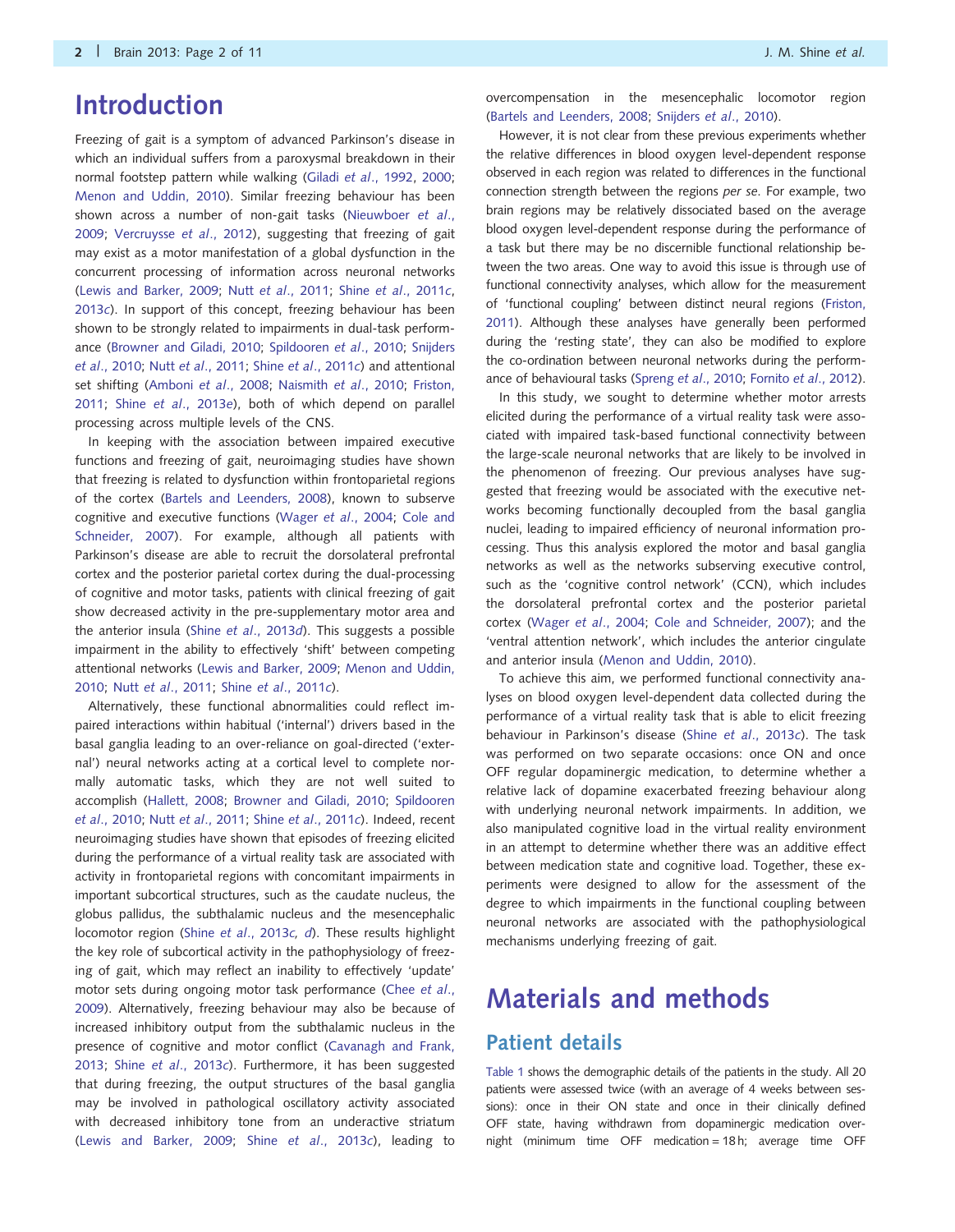<span id="page-2-0"></span>

|                        | Table 1 Demographic, neuropsychiatric and virtual reality |  |  |  |  |
|------------------------|-----------------------------------------------------------|--|--|--|--|
| <b>characteristics</b> |                                                           |  |  |  |  |

|                                       | <b>Freezers</b> | Non-freezers  | P-value |
|---------------------------------------|-----------------|---------------|---------|
| Demographics                          |                 |               |         |
| Number                                | 10              | 10            |         |
| Age                                   | $67.1 + 6.4$    | $66.3 + 6.2$  | 0.78    |
| Disease duration, years <sup>a</sup>  | $7.3 + 7.0$     | $4.8 + 2.8$   | 0.32    |
| Hoehn and Yahr, stage                 | $2.3 \pm 0.9$   | $2.7 + 0.6$   | 0.11    |
| <b>MMSE</b>                           | $28.3 + 0.8$    | $28.6 + 0.7$  | 0.38    |
| $FOG-O$ total <sup>a</sup>            | $11.6 + 4.6$    | $2.2 + 2.4$   | 0.00    |
| FOG-Q question $3^a$                  | $2.3 + 1.1$     | $0.0 + 0.0$   | 0.00    |
| <b>UPDRS III, ON</b>                  | $26.2 + 14.8$   | $19.7 + 10.4$ | 0.40    |
| <b>UPDRS III, OFF</b>                 | $32.5 + 18.4$   | $23.9 + 14.0$ | 0.26    |
| DDE, mg/day                           | $869.2 + 427$   | $755.4 + 501$ | 0.59    |
| Virtual reality paradigm              |                 |               |         |
| Modal latency, ON                     | $0.6 + 0.2$     | $0.5 + 0.1$   | 0.79    |
| Modal latency, OFF                    | $0.5 \pm 0.2$   | $0.5 + 0.2$   | 0.37    |
| Motor arrests, ON                     | $30.0 + 15.9$   | $12.7 + 14.6$ | 0.01    |
| Motor arrests, OFF <sup>a</sup>       | $44.8 + 45.2$   | $148 + 184$   | 0.04    |
| Motor arrests, high load <sup>a</sup> | $41.4 + 28.7$   | $15.3 + 13.6$ | 0.01    |
| Motor arrests, low load <sup>a</sup>  | $33.4 + 25.4$   | $122 + 102$   | 0.02    |

DDE = Dopamine dose equivalence; FOG-Q = Freezing of Gait Questionnaire; MMSE = Mini Mental State Examination; UPDRS = Unified Parkinson's Disease Rating Scale.

<sup>a</sup>A non-parametric test was used.

medication = 22.5  $\pm$  3.1 h). Although some effects from dopamine agonist medications may still be evident, the protocol was similar between groups and any lingering dopaminergic effects would likely decrease potential differences between the two states, such that the findings obtained will represent a conservative estimate of dopaminergic effects. In addition, this procedure is commonly used in the cognitive literature, revealing robust effects (Cools et al[., 2001\)](#page-9-0), and patients were randomly assigned to perform either their ON or OFF assessment first (Cools et al[., 2001](#page-9-0); Frank et al[., 2004](#page-10-0); [Moustafa](#page-10-0) et al., 2008).

All patients were screened before entry through their response to item three of the Freezing of Gait Questionnaire ['Do you feel that your feet get glued to the floor while walking, making a turn or when trying to initiate walking (freezing)?'] (Giladi et al[., 2000](#page-10-0)), which has previously been shown to be a reliable screening tool for patients with freezing of gait (Giladi et al[., 2009\)](#page-10-0). To confirm the presence of clinical freezing of gait, patients performed a brief series of timed up-and-go trials where they were required to make tight 180 $^{\circ}$  turns to the left and right, immediately before scanning during the OFF state session. Patients were deemed to suffer from freezing of gait if they displayed one or more episodes of foot movement cessation during this brief assessment ([Schaafsma](#page-10-0) et al., 2003; Shine et al[., 2012\)](#page-10-0). All patients in the freezer group showed worse freezing behaviour in the OFF state and no patient in the 'non-freezer' group displayed either self-reported or clinical freezing behaviour. Previously, 14 of the 20 patients reported here (10 non-freezers and four freezers) have been included in separate functional MRI studies exploring the freezing phenomenon (Shine et al[., 2013](#page-10-0)c, f), however this experiment used both the ON and OFF medication state and a novel analytic technique.

### Virtual reality gait paradigm

In each session, a single 10-min task was performed in the scanner, which consisted of a modified stop-signal task that was implemented in a virtual reality environment [\(Naismith and Lewis, 2010](#page-10-0)). The patients were positioned in the magnetic resonance scanner so that they could clearly view a screen on which the virtual reality task was displayed while their feet rested on a pair of magnetic resonancecompatible foot pedals (Shine et al[., 2013](#page-10-0)c). They were able to navigate a first-person view of the corridor by the using the pedals that were fixed to a board at the base of the MRI scanner. As in previous experiments (Shine et al[., 2013](#page-10-0)c,  $d$ ), walking and stopping in the virtual reality environment was initiated by cue words that were displayed on the screen. These cue words were arranged into alternating blocks that carried 'low' or 'high' cognitive load. In the low cognitive load blocks, patients were instructed to respond to 'WALK' cues that were displayed in green text, hereafter referred to as 'direct' cues. Direct cues to stop walking during these low cognitive load blocks were signalled by a 'STOP' cue that appeared in red text.

Task difficulty was manipulated by introducing inter-leaved blocks of high cognitive load, which contained 'indirect' cues for walking and stopping. This counterbalancing resulted in an equal division throughout the experiment responding to high or low cognitive load cues for equal amounts of time during the 10-min trial. These indirect cues used colour-word pairings based upon a modified version of the Stroop task ([Treisman and Fearnley, 1969](#page-10-0)), in which the direct 'WALK' and 'STOP' cues were replaced with the presentation of either congruent (e.g. 'RED' written in red) or incongruent (e.g. 'BLUE' written in red) colour word-pairings (i.e. 'indirect' cues). Before the experiment, patients were taught that a congruent colour-word pairing either represented a cue to 'WALK' or 'STOP'.

Conditions were randomly counterbalanced across patients, such that the congruent colour-word pairings represented 'WALK' for half of the group and 'STOP' for the remaining patients. Conditions were also randomly counterbalanced between sessions to ensure a lack of systematic bias associated with the performance of a specific rule in either the ON or OFF state. Before scanning, all participants were trained on the paradigm until they demonstrated that they understood the rules ( $>95\%$  correct response to cue presentations during 2 min of practice). There were 10 blocks in the experiment (five each of both low and high cognitive load), so that each patient responded to an equal number of direct and indirect cues.

As a primary outcome measure, we explored paroxysmal episodes of normal footstep cessation despite the intention to walk. Based on previous methodology [\(Naismith and Lewis, 2010](#page-10-0); Shine et al[., 2013](#page-10-0)d), we identified all occasions when a patient suffered a motor arrest, which was defined as a period in time when a patient suffered from a between-footstep latency longer than twice their modal footstep latency. Using this method, any epoch greater than a threshold of twice the modal footstep latency were defined as a motor arrest. This measure of freezing in the virtual reality paradigm has recently been correlated with the frequency and duration of actual clinical freezing of gait events suffered by patients while performing timed up-and-go walking tasks (Shine et al[., 2013](#page-10-0)b). As in previous studies, the cessation of the motor arrest was defined by the re-initiation of the normal walking pattern using the footpedals.

A mixed repeated-measures ANOVA was used to assess for differences in the number of motor arrests between the two groups with respect to medication state (Medication) and between the two different experimental blocks (Load), as well as for the interaction between the two elements of the experiment (Medication  $\times$  Load). Post hoc t-tests were used for interpretation of the direction of significance at each level of the model. Where the data were deemed non-parametric, Kruskal-Wallis tests were used for group differences and Mann-Whitney U tests were used for post hoc comparisons.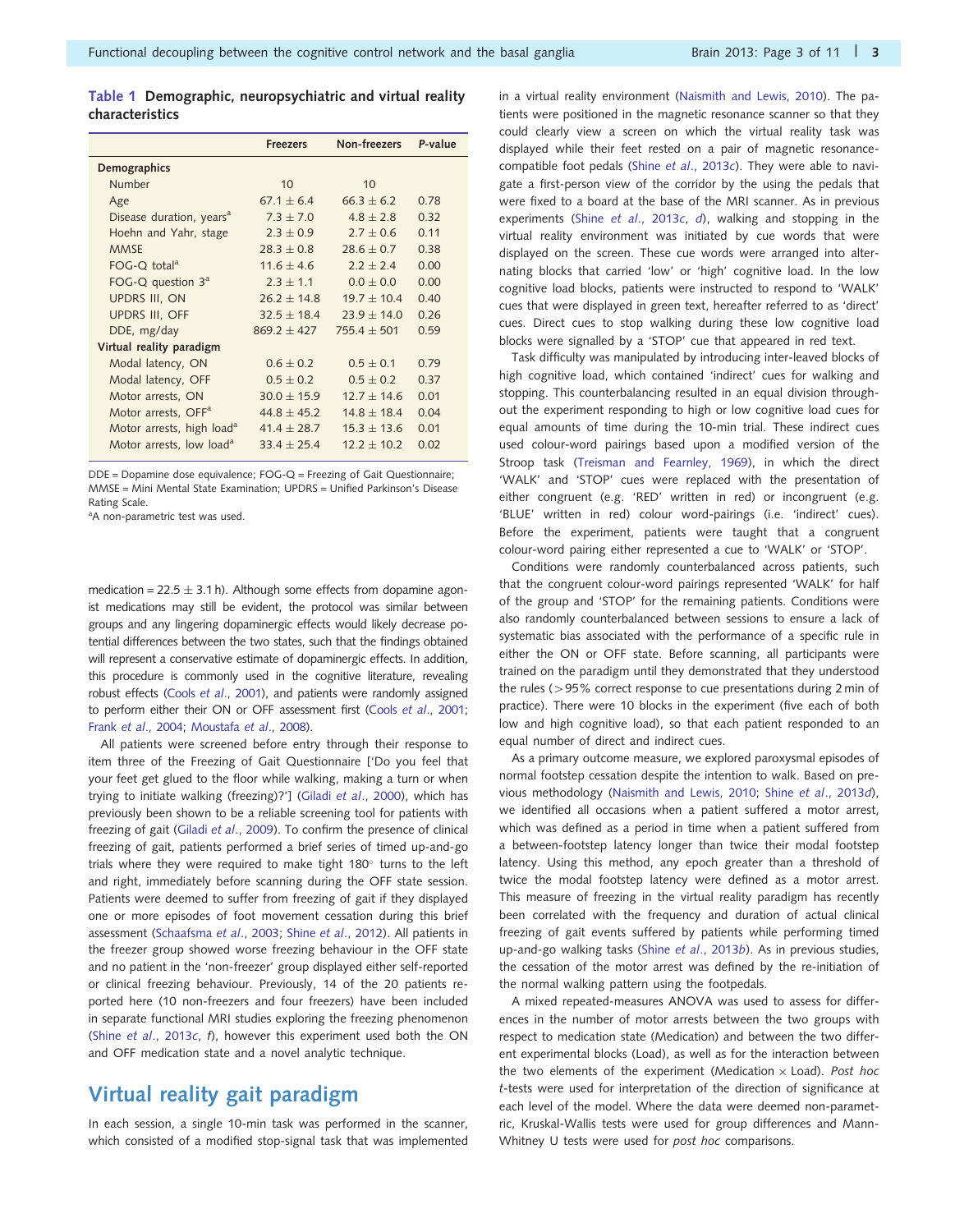To ensure that the presence of motor arrests was not due to global impairments on the virtual reality task, we calculated the number of 'effective stops', defined as instances in which patients performed two or fewer stops following a STOP cue. Depending on the individual cadence of each subject, WALK cues often appeared mid-step thus precluding direct measurements of response times to WALK cues. Thus an indirect measurement of response time was calculated by taking the average duration of the longest footstep that occurred within three steps of either a high or low cognitive cue presentation, which was taken to reflect the amount of time taken to effectively respond to a WALK cue. These outcomes measures were compared across group, medication state and cognitive load and were also correlated with the number of motor arrests across the virtual reality task. Where appropriate, non-parametric tests were used to evaluate statistical significance.

### Neuroimaging analysis

#### Image acquisition

Imaging was conducted on a General Electric 3 T MRI (General Electric).  $T_2^*$ -weighted echo planar functional images were acquired in sequential order with repetition time  $= 3$  s, echo time  $= 32$  ms, flip angle =  $90^{\circ}$ , 32 axial slices covering the whole brain, field of view = 220 mm, and raw voxel size =  $3.9 \times 3.9 \times 4$  mm thick. Highresolution 3D  $T_1$ -weighted, anatomical images (voxel size  $0.4 \times 0.4 \times 0.9$  mm) were obtained for co-registration with functional data.

#### Image preprocessing

Statistical parametric mapping software (SPM8, Wellcome Trust Centre for Neuroimaging, London, UK, [http://www.fil.ion.ucl.ac.uk/spm/soft](http://www.fil.ion.ucl.ac.uk/spm/software/) [ware/\)](http://www.fil.ion.ucl.ac.uk/spm/software/) was used for image preprocessing, according to a standard pipeline: (i) scans were slice-time corrected to the median (21st) slice in each repetition time; (ii) scans were then realigned to create a mean realigned image and measures of  $6^{\circ}$  of rigid head movements were calculated for later use in the correction of minor head movements; (iii) images were normalized to the echo planar image template; and (iv) scans were then smoothed using an 8-mm full-width at halfmaximum isotropic Gaussian kernel.

#### Independent component analysis

Preprocessed images were then imported into an independent component analysis procedure using the GIFT toolbox ([http://mialab.mrn.](http://mialab.mrn.org/software) [org/software\)](http://mialab.mrn.org/software) in SPM8. Briefly, independent component analysis is a data-driven approach that searches for maximally independent clusters of voxels within the brain that co-vary together in reliable temporal relationships. In this study, we used the InfoMax algorithm to extract 20 maximally independent components for the entire group of 20 patients with Parkinson's disease. The 20 extracted components were then spatially sorted at the group level using a set of predefined regions of interest, the co-ordinates of which reproduced hubs of wellknown neural networks ([Fig. 1\)](#page-4-0). Co-ordinates for the masks were taken from previous imaging studies (Fox et al[., 2005;](#page-10-0) [Spreng](#page-10-0) et al., [2010\)](#page-10-0) and were defined in MNI space ([Table 2](#page-4-0)). Specifically, we used: a midline precentral gyrus mask (8 mm sphere centred around  $0, -31,$ 67) to extract the motor network; two separate dorsolateral prefrontal cortex masks (10 mm spheres centred around  $-45$ , 11, 34 and 45, 11, 34) to extract a frontoparietal CCN for each hemisphere; a right anterior insula mask (8 mm sphere centred around 32, 20,  $-2$ ) to extract the ventral attention network; and a right sided caudate

mask (8 mm sphere centred around 10, 14, 10) to extract the basal ganglia network.

#### Task-based functional connectivity

Each component extracted from the independent component analysis was also associated with a unique time course (with one numeric value per repetition time) that represented the average blood oxygen leveldependent signal across the entire component. Using the Functional Network Connectivity toolbox ([http://mialab.mrn.org/software\)](http://mialab.mrn.org/software), the time courses for the five component networks of interest (motor network, left CCN, right CCN, ventral attention network and basal ganglia network) were subjected to a number of further preprocessing steps, including de-trending and interpolation, to remove spurious low frequency noise from the data ([Friston, 2011\)](#page-10-0). In addition, the time courses were also temporally filtered using a high-pass filter (0.009 Hz), further removing low-frequency noise from the data. The time course from each network was then extracted for each patient.

Using SPM8 software, task regressors modelling the onset and offset of high and low cognitive load blocks were convolved with the haemodynamic response function, creating a new variable that represented the expected blood oxygen level-dependent response in each experimental block. The five network time courses for each patient were then multiplied against these convolved task regressors, leading to a score that reflected the specific 'activity' in each network during blocks of both high and low cognitive load [\(Fig. 2](#page-5-0)). After this step, a series of Pearson's product-moment correlations were computed for each patient and were converted into a Z-score using Fisher's r-to-Z transformation.

To calculate network activity, the time course for each of the five networks was correlated against the convolved task regressor for each of the four experimental combinations (i.e. high and low cognitive load in each medication state). To calculate network connectivity, each of the network time courses was correlated with the other four networks in each of the four experimental combinations, allowing for an estimation of task-based functional connectivity across the different modes of the experiment.

To determine whether either of these measures changed with respect to freezing behaviour, we calculated a correlation between the frequency of motor arrests in each experimental block and the relevant network activity and network connectivity Z-score. To allow for calculations relevant to each outcome measure, the frequency of motor arrests was pooled across each experimental manipulation. The Dunn and Clark statistic [\(Dunn and Clark, 1969\)](#page-9-0) was used to test for statistical significance between the two aspects of each mode of the experiment within each group. Finally, the Z-score associated with this statistic was compared between the two groups to determine whether the two groups showed significantly different network modulations with respect to the number of motor arrests.

In each analysis, the effect of medication state was calculated by contrasting the average Z-score representing the network association with both cognitive load states in the OFF state with the corresponding Z-scores from the ON state. To assess the effect of cognitive load, a similar comparison was made, however, the data were pooled with respect to cognitive load, rather than medication state. To assess for the presence of differences in the interaction between medication state and cognitive load, difference scores were calculated that represented the difference between high and low cognitive load in the OFF state with respect to the ON state. A series of t-tests were performed on these variables to determine whether activity within and/or between any of the networks was associated with a specific combination of the experimental variables. Subsequently, a series of independent-sample t-tests were used to assess potential group differences in any of the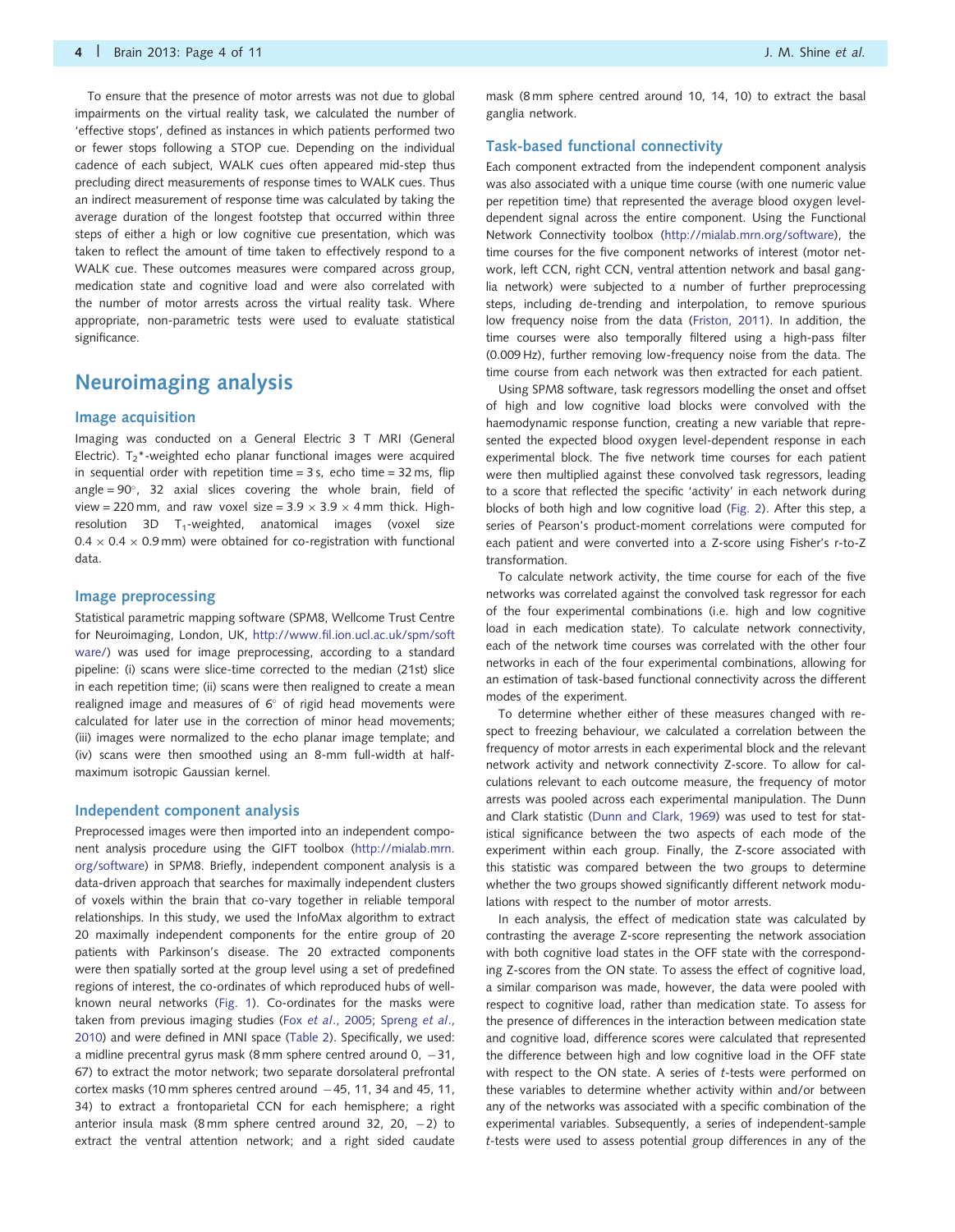<span id="page-4-0"></span>

Figure 1 Spatial maps associated with each of the neuronal networks analysed in this study, which were extracted from an independent components analysis of task-based data in both the OFF and ON state. The intensity of the colour (red  $\rightarrow$  yellow) denotes the degree of similarity between the voxels within each network. L-CCN = left CCN; R-CCN = right CCN; VAN = ventral attention network; BGN = basal ganglia network.

Table 2 Brain areas associated with the components derived from the spatial sorting stage of the independent component analysis

| $\boldsymbol{x}$ | y                                                                                                                                                                                                                                                                                                | z               |
|------------------|--------------------------------------------------------------------------------------------------------------------------------------------------------------------------------------------------------------------------------------------------------------------------------------------------|-----------------|
| $\Omega$         | $-36$                                                                                                                                                                                                                                                                                            | 63              |
| 3                | $-13$                                                                                                                                                                                                                                                                                            | 61              |
| 0                | $-54$                                                                                                                                                                                                                                                                                            | 63              |
| $-42$            | $-58$                                                                                                                                                                                                                                                                                            | 37              |
| $-48$            | 11                                                                                                                                                                                                                                                                                               | 10              |
| $-39$            | 44                                                                                                                                                                                                                                                                                               | $-11$           |
| 51               | $-49$                                                                                                                                                                                                                                                                                            | 43              |
| 48               | 14                                                                                                                                                                                                                                                                                               | 25              |
| 36               | 50                                                                                                                                                                                                                                                                                               | 10              |
| 42               | 11                                                                                                                                                                                                                                                                                               | $-5$            |
| $-42$            | 11                                                                                                                                                                                                                                                                                               | $-8$            |
| $\Omega$         | 50                                                                                                                                                                                                                                                                                               | 19              |
| $-15$            | 23                                                                                                                                                                                                                                                                                               | $\overline{4}$  |
| 13               | 21                                                                                                                                                                                                                                                                                               | 3               |
| $\Omega$         | 39                                                                                                                                                                                                                                                                                               | 10 <sup>°</sup> |
|                  | Neural region<br>Precentral gyrus<br>Right SMA<br>Post Central Gyrus<br>Left PPC<br>Left DLPFC<br>Left VLPFC<br>Right PPC<br><b>Right DLPFC</b><br><b>Right VLPFC</b><br>Right anterior insula<br>Left anterior insula<br>Dorsal cingulate<br>Left caudate<br>Right caudate<br>Rostral cingulate |                 |

MNI co-ordinates for the peaks of maximum intensity in each component extracted from the independent component analysis spatial sorting stage. PPC = posterior parietal cortex; DLPFC = dorsolateral prefrontal cortex; SMA = supplementary motor area.

network time courses (both within and between networks). Alpha inflation was controlled by performing a strict Bonferroni for each aspect of the analysis, such that the alpha level was  $P = 0.01$  ( $\alpha/5$  comparisons) for network activity analyses and  $P = 0.005$  ( $\alpha/10$  comparisons) for network connectivity analyses. Non-parametric tests were used where appropriate.

We performed a final analysis to determine whether abnormal network connectivity changes were specifically related to paroxysmal motor arrests in the virtual reality task. To this end, we calculated the temporal derivative of each component time course from each of the 10 patients with freezing of gait in the OFF state, allowing for a measure of the relative scan-to-scan blood oxygen level-dependent signal change in each network. We then multiplied these derivatives across the different network pairs, obtaining a metric that represented the degree of inter-network connectivity in each threesecond epoch of the experiment. We were then able to extract the average connectivity score for each network pair for the following events on the virtual reality task: (i) normal walking, defined as time-points on the task in which patients were able to navigate the environment in their normal modal footstep latency with no evidence of motor arrests within six seconds either side of the event; (ii) prearrest, calculated by subtracting the network connectivity derivative during the scan before an arrest from the derivative associated with the motor arrest itself; and (iii) post-arrest, defined as the derivate associated with the period immediately following an arrest. Following extraction of the average values associated with each event, we compared the values associated with each event using Mann-Whitney U-tests.

## **Results**

### Virtual reality task

Patients suffered from a total of 1023 motor arrests during the virtual reality task, with freezers 2.7 times more likely to suffer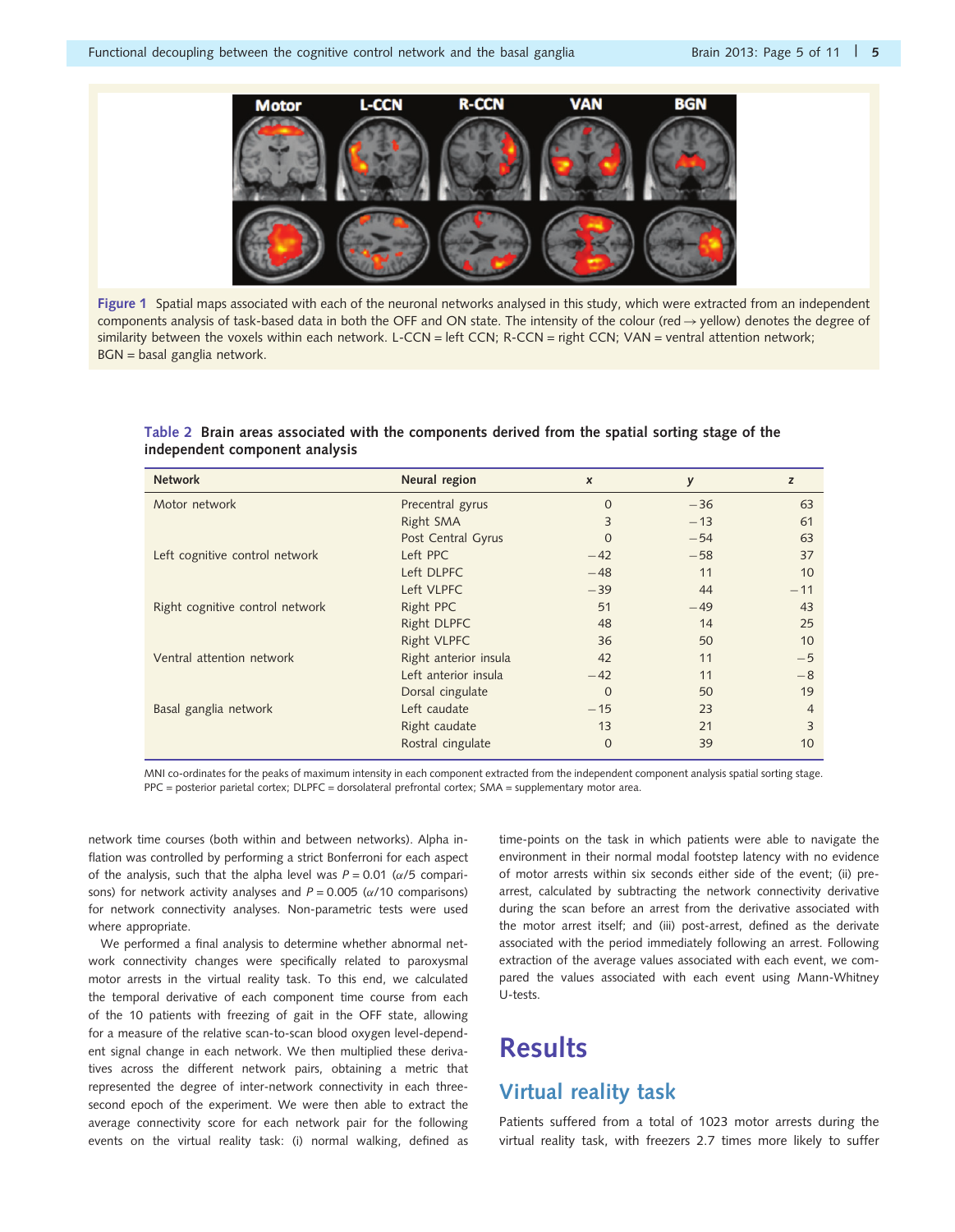<span id="page-5-0"></span>

Figure 2 Graphical depiction of the experimental analysis. After extracting the time courses from each of the five network components, we then multiplied each time course with the convolved regressor representing either low or high cognitive load, leading to the creation of individual correlation coefficients representing the strength of network activation in each experimental block (orange and blue lines). To measure network connectivity, we then correlated each time course with one another, leading to a correlation coefficient representing the strength of association of each network pair in each block (green line). Finally, individual network activation and connectivity scores are correlated with the number of motor arrests in each block, leading to the calculation of network modulation.

from freezing events across the entire experiment [Group effect;  $F(1,18) = 4.42$ ,  $P < 0.05$ ; [Fig. 3](#page-6-0)]. The Group  $\times$  Medication effect was not significant  $[F(1,18) = 1.00, P > 0.05]$ , however, freezers were more likely to suffer from motor arrests during both the OFF state ( $t = 2.24$ ,  $P = 0.04$ ) and the ON state ( $t = 2.86$ ,  $P = 0.02$ ) than non-freezers. In addition, The Group  $\times$  Load effect was significant  $[F(1,18) = 7.86, P < 0.01]$ , as freezers were more likely to suffer from motor arrests in both high cognitive load  $(t = 2.83)$ ,  $P = 0.01$ ) and low cognitive load ( $t = 2.67$ ,  $P = 0.02$ ) blocks when compared with non-freezers. In keeping with previous studies (Shine et al[., 2013](#page-10-0)d), freezers were also more likely to spend a greater proportion of time 'frozen' during the experiment, 'freezing' for an average of 9.6  $\pm$  9% compared to 5.4  $\pm$  6% in non-freezers ( $t = 2.20$ ,  $P < 0.05$ ).

Despite these differences, there were no significant differences in the modal footstep latency either between groups, between blocks or between medication states  $[F(1,18) = 0.347, P < 0.05]$ , suggesting that the motor arrests were due to paroxysmal freezing events rather than general motor differences between the two groups and their medication states. There were no significant differences with respect to the number of effective responses to STOP signals between the two groups  $[F(3,16) = 2.44, P = 0.08]$ , although there was a trend for increased ineffective stops in the freezing group. In addition, there were no significant differences in the average response times to cognitive cues in either group in both the ON and OFF states  $[F(3,16) = 0.23, P = 0.88]$ . Similarly neither group was more likely to suffer from motor arrests when responding to congruent versus incongruent cues  $(t = 1.7)$ ,  $P = 0.10$ ). Finally, none of these measures were significantly correlated with the number of motor arrests experienced during the virtual reality gait task ( $r$  < 10.445|, P > 0.05).

### Independent component analysis

Spatial maps for each of the selected components are presented in [Fig. 1](#page-4-0) and the voxel co-ordinates used to select each network map are presented in [Table 2.](#page-4-0) There were no significant differences between the two groups when analysing the voxel patterns of the selected components (analysed at  $P < 0.05$  corrected for multiple comparisons using family-wise error; cluster size  $> 10$ ).

### Network activity and connectivity

While performing the virtual reality task, all patients regularly displayed activity within the left CCN  $(t = 3.39, P = 0.003)$  and the ventral attention network ( $t = 3.82$ ,  $P = 0.001$ ). In addition, all patients showed an increase in the connectivity between the left CCN and the right CCN ( $t = 5.43$ ,  $P < 0.001$ ). In the OFF state, all patients showed a decrease in the activity within the basal ganglia network  $(t = 2.95, P = 0.009)$ , however, the increased connectivity between the left CCN and the right CCN remained intact ( $t = 5.08$ ,  $P < 0.001$ ).

In the presence of high cognitive load, there was an increased recruitment of the motor network ( $t = 3.69$ ,  $P < 0.01$ ), the left CCN  $(t = 4.76, P < 0.001)$  and the right CCN  $(t = 5.23,$  $P < 0.001$ ), along with an increased connectivity between the motor network and the left CCN ( $t = 3.52$ ,  $P < 0.01$ ). However, freezers were unable to sustain similar levels of activity in the motor network ( $t = 2.45$ ,  $P = 0.03$ ) or basal ganglia network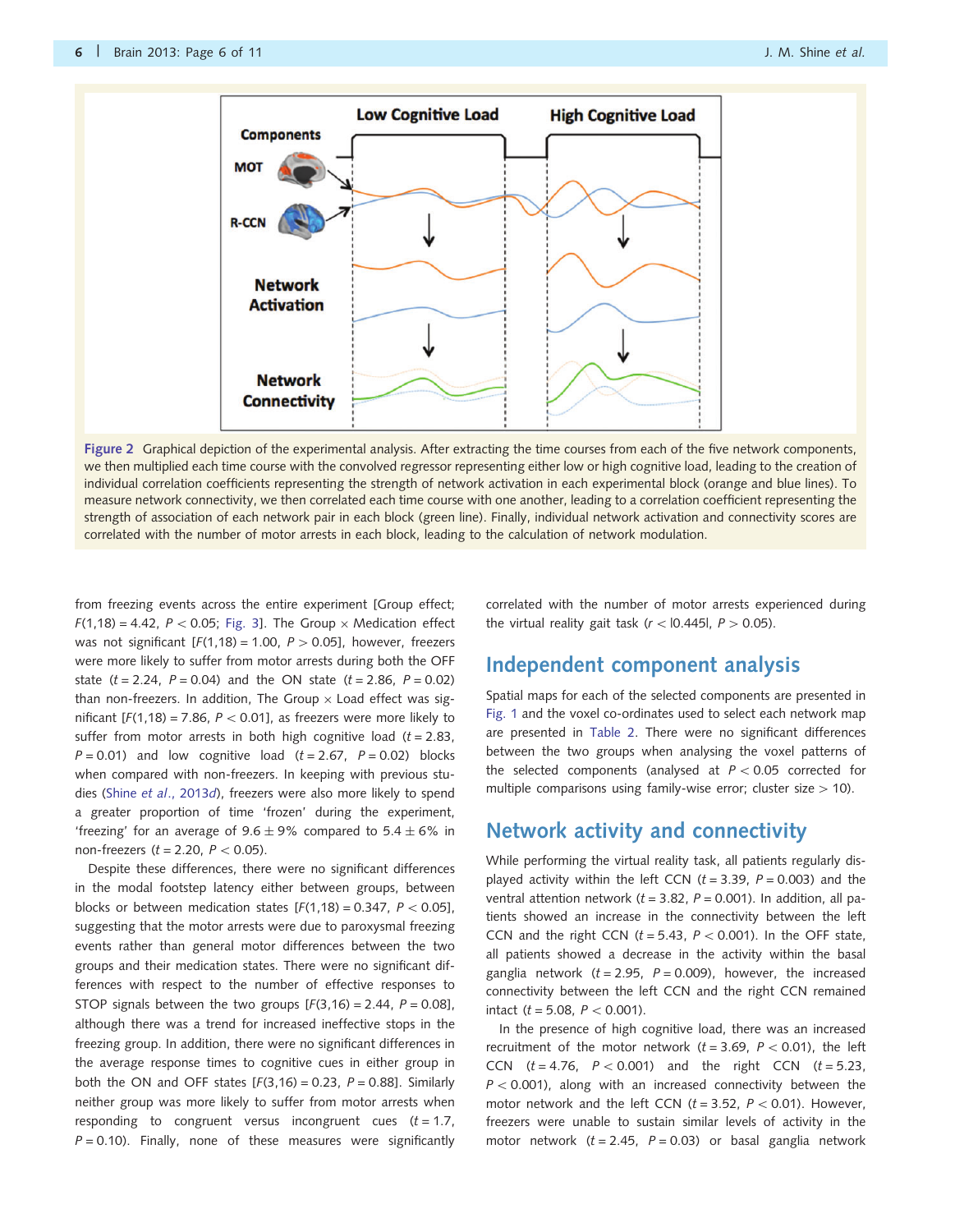<span id="page-6-0"></span>

Figure 3 Average number of motor arrests on the virtual reality task with respect to group, medication state and cognitive load. Patients with clinical freezing were likely to suffer from more motor arrests (displayed on the y-axis) in both the ON (filled line) and OFF state (dotted line). The combination of OFF medication and high cognitive load caused a significant increase in the number of motor arrests in freezers, but not in non-freezers  $[F(1,18) = 4.42, P < 0.05)$ .

 $(t = 2.67, P = 0.02)$  during the presence of increased cognitive load. A similar pattern of network activity was seen during the performance of the virtual reality task in the presence of high cognitive load in the OFF state, with an increase in motor network  $(t = 3.56, P < 0.01)$ , left CCN  $(t = 4.38, P < 0.001)$  and the right CCN ( $t = 5.65$ ,  $P < 0.001$ ), but a relative decrease in activity within the motor network  $(t = 2.24, P = 0.04)$ , basal ganglia network ( $t = 2.28$ ,  $P = 0.03$ ) and ventral attention network ( $t = 2.11$ ,  $P = 0.04$ ) in patients with freezing of gait.

### Relationship to freezing behaviour

In patients with freezing of gait, the number of motor arrests on the virtual reality task was associated with a decrease in the functional connectivity between the right CCN and the left CCN  $(ZI = 2.22, P = 0.02)$  in the presence of high cognitive load ([Fig. 4](#page-7-0)). In addition, the interaction between Medication  $\times$  Load was also associated with functional decoupling between the basal ganglia network and both the right CCN (ZI = 3.18,  $P < 0.01$ ) and the left CCN (ZI = 3.02,  $P < 0.01$ ) in patients with freezing ([Fig. 5\)](#page-7-0). No such statistically significant relationships were observed in patients without clinical freezing of gait (all  $ZI < 1.7$ ,  $P > 0.05$ ).

As shown in [Fig. 6](#page-8-0), there was a clear temporal pattern in the connectivity between the CCN and basal ganglia network when comparing normal motor output with the periods preceding and after a motor arrest. Specifically, there was a significant decrease in the connectivity between the right CCN and the basal ganglia network during the pre-arrest period when compared to epochs of normal walking  $(Z = -1.70, P = 0.04)$ . Furthermore, the connectivity between the two networks was re-established in the postarrest epoch  $(Z = -2.25, P = 0.01)$ , which was not statistically different from the connectivity observed during normal walking  $(Z = 0.57, P = 0.72)$ . In addition, there was also a significant increase in the connectivity between the right CCN and the ventral attention network in the post-arrest period when compared with the pre-arrest epoch  $(Z = -3.06, P < 0.001)$ .

## **Discussion**

In this study, we used task-based functional connectivity and independent component analysis to show that freezing of gait in Parkinson's disease is associated with paroxysmal episodes of functional decoupling between neuronal networks. Specifically, the number of motor arrests was related to the degree of impairment of functional connectivity between the basal ganglia network and the bilateral CCN in patients with freezing of gait. Furthermore, the frequency of motor arrests in the virtual reality task was associated with impaired 'cross-talk' between the left and the rightlateralized CCNs. Finally, we also provided evidence to suggest that discrete motor arrests in the virtual reality task are related to functional decoupling between the CCN and the basal ganglia network ([Fig. 6\)](#page-8-0). As such, the results of this study confirm the notion that the pathophysiological mechanism underlying freezing of gait in Parkinson's disease reflects paroxysmal impairments in the spatiotemporal dynamics between frontostriatal neuronal networks [\(Lewis and Barker, 2009](#page-10-0)).

Consistent with previous neuroimaging studies in freezing of gait (Shine et al[., 2013](#page-10-0)c, [d](#page-10-0)), this study has demonstrated that patients with Parkinson's disease display consistent activation across the CCN and the ventral attention network during the performance of the virtual reality gait task. Neural hubs within both of these networks are presumed to underlie the processing of goal-directed and task-related commands ([Dosenbach](#page-9-0) et al., [2006](#page-9-0)) and have previously been implicated in the pathophysiological mechanism of freezing of gait [\(Bartels and Leenders,](#page-9-0) [2008](#page-9-0); Nutt et al[., 2011;](#page-10-0) Shine et al[., 2011](#page-10-0)c). In addition, all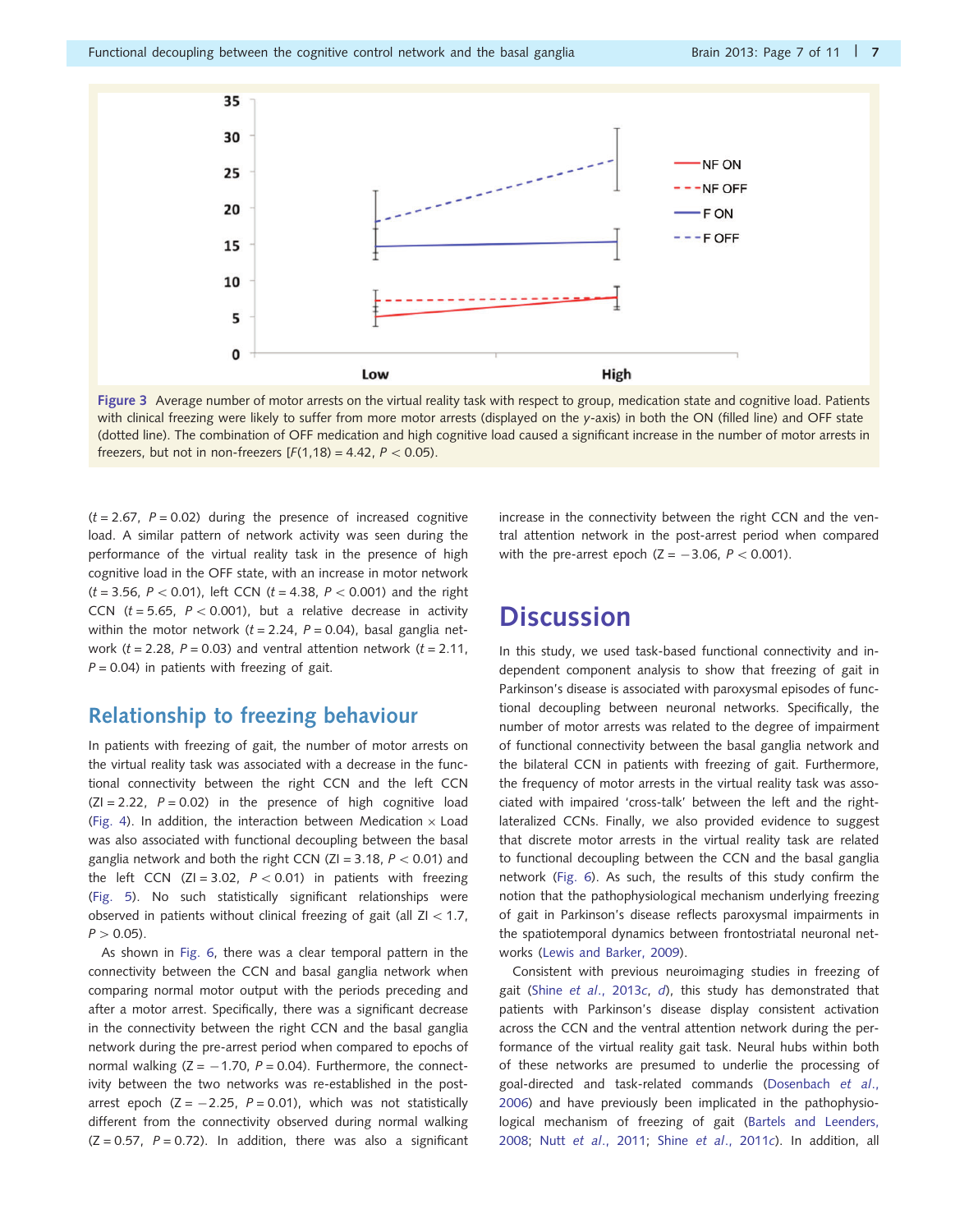<span id="page-7-0"></span>

Figure 4 A comparison of the decreased connectivity between the right and left CCN (R-CCN and L-CCN, respectively) during the manipulation of cognitive load in a patient with freezing of gait (FOG) and a patient without freezing (N-FOG). The degree of impaired connectivity between these two networks was significantly correlated with the number of motor arrests in high versus low cognitive load blocks in the patients with freezing of gait and the difference between the two effects was statistically significant (ZI = 2.02,  $P = 0.02$ ). BOLD = blood oxygen level-dependent.



Figure 5 Modulation of connectivity between basal ganglia network and right CCN during high load (OFF > ON; r = -0.266, P = 0.46) when compared with low load (OFF  $>$  ON; r = 0.717, P = 0.02). The x-axis represents the degree of functional connectivity between the basal ganglia network and the right CCN and the y-axis represents the frequency of motor arrests during the virtual reality task, normalized against the total number of events in each block to allow direct comparison. The difference between the two coefficients was significant (ZI = 3.02,  $P < 0.01$ ). No such relationship was observed in patients without freezing of gait.

patients with Parkinson's disease in the present study showed a general increase in the functional connectivity between the leftand right-lateralized CCN during the task, suggesting that these two components were acting synergistically to effectively navigate the virtual reality environment. As predicted from previous studies (Shine et al[., 2013](#page-10-0)c, [d](#page-10-0)), these results demonstrate that widespread neural regions are required to act together within larger neuronal networks in order to effectively perform the virtual reality task.

The manipulation of dopaminergic state and cognitive load was associated with specific alterations in the activity and connectivity

between the neuronal networks. For example, all patients were less able to recruit the basal ganglia network during the dopaminergic OFF state, perhaps reflecting a decrease in the coupling between the striatum and its cortical afferents (Cole et al[., 2013\)](#page-9-0). In response to an increase in cognitive load, all patients were able to recruit activation in the motor network and the bilateral CCNs; however, freezers were unable to sustain activation in the motor network or the basal ganglia network during these periods, particularly in the dopaminergic OFF state. This specific pattern of hypo-activation across the motor network and basal ganglia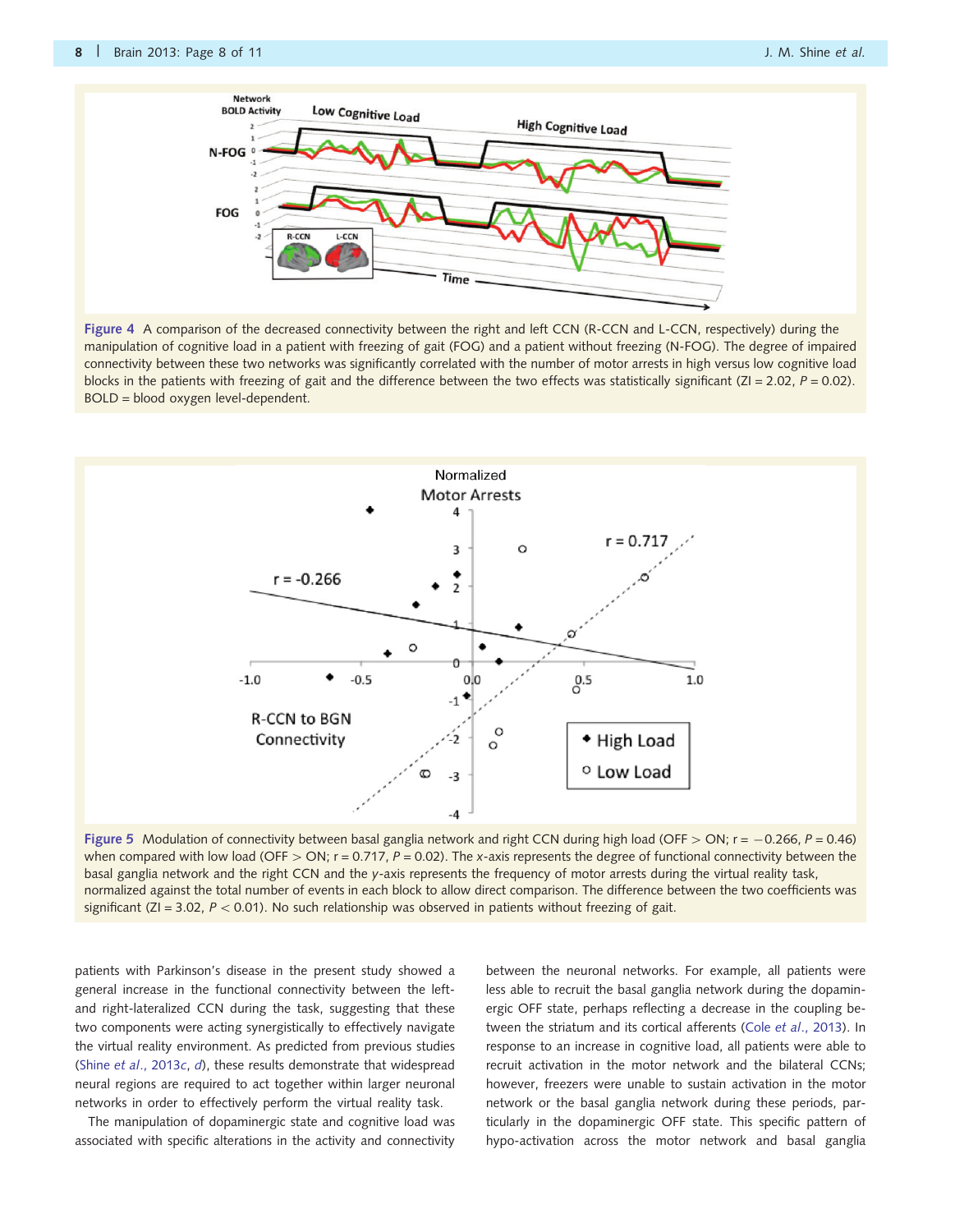<span id="page-8-0"></span>

Figure 6 The period preceding a motor arrest in the virtual reality task was associated with a significant decrease in the connectivity between the right CCN (R-CCN) and the basal ganglia network (BGN) when comparing normal walking with the epoch preceding a motor arrest (pre-arrest;  $P < 0.05$ ). This impairment in connectivity was subsequently restored in the epoch following a motor arrest (post-arrest;  $P < 0.08$ ), which was normalized to the levels of connectivity seen during normal walking ( $P = 0.68$ ). These results suggest that individual motor arrests on the virtual reality task are related to a functional decoupling within frontostriatal networks.

network may have predisposed susceptible patients to an increased frequency of motor arrests, which were substantially higher in the OFF state when performing the high cognitive load blocks of the experiment [\(Fig. 3\)](#page-6-0). This raises the possibly that the decreased connectivity between these networks represents a predisposing factor for the increased freezing seen during the high cognitive load blocks in the OFF state, possibly reflecting impairments in the effective 'switching' between neuronal networks [\(Menon and Uddin, 2010](#page-10-0); Shine et al[., 2013](#page-10-0)e).

The frequency of motor arrests was also strongly correlated with functional decoupling between key neuronal networks during the performance of the virtual reality task. In the presence of high cognitive load, the number of motor arrests was significantly correlated with the degree of impaired connectivity between the left and right CCN, possibly reflecting impaired 'cross-talk' between the two hemispheres [\(Fig. 4\)](#page-7-0) [\(Lewis and Barker, 2009\)](#page-10-0) which may be due in part to impaired efferent connectivity with the pedunculopontine nucleus, particularly in the right hemisphere [\(Fling](#page-10-0) et al[., 2013\)](#page-10-0). During blocks of high cognitive load in the dopaminergic OFF state, the frequency of motor arrests suffered by patients with clinical freezing of gait was predictive of the degree of impaired connectivity between the basal ganglia network and both the left and the right CCN ([Fig. 5\)](#page-7-0).

Paroxysmal motor arrests on the virtual reality task were associated with impaired connectivity between the CCN and the basal ganglia network, which was re-established on the breaking of a motor arrest (Fig. 6). In addition, the breaking of a motor arrest was also associated with increased connectivity between the CCN and the ventral attention network. Together, these results suggest that freezing of gait is due to functional decoupling within the frontostriatal networks responsible for the mediation of goaldirected and flexible behaviours (Spreng et al[., 2010](#page-10-0)), an interpretation which is consistent with recent behavioural evidence showing that freezing of gait is related to impairments in the processing of conflict-related signals ([Vandenbossche](#page-10-0) et al., 2011, [2012](#page-10-0)b). Indeed, a strong prediction from these lines of research is that the dissociation of frontoparietal cortical regions responsible for conscious goal-directed behaviour and the subcortical structures responsible for habitual behaviour would manifest peripherally as an episode of freezing [\(Vandenbossche](#page-10-0) et al., 2012a).

The results of this study bring together a number of disparate findings across the unique (but not necessarily exclusive) hypotheses that have been used to explain the pathophysiology of freezing of gait (Nutt et al[., 2011](#page-10-0); Shine et al[., 2011](#page-10-0)c). One major difficulty in aligning these models has been the elucidation of a mechanism that can link the provocation of freezing of gait (which is often associated with the completion of cortically mediated tasks, such as dual-tasking) with the manifestation of freezing of gait (which is likely to be because of the interruption of neuronal activity within the brainstem and spinal cord structures controlling gait) (Drew et al[., 2004;](#page-9-0) [Lemon, 2008\)](#page-10-0). The results of this study suggest that the functional decoupling of goal-directed frontostriatal systems is a likely mechanism responsible for the triggering of episodes of freezing of gait. This impaired coupling would lead to the loss of inhibitory influence over the output structures of the basal ganglia [\(Lewis and Barker, 2009;](#page-10-0) Shine et al[., 2013](#page-10-0)c), potentially leading to overwhelming inhibition in regions of the mesencephalic locomotor region that control locomotion, such as the glutamatergic nuclei of the pedunculopontine nucleus [\(Pahapill](#page-10-0) [and Lozano, 2000\)](#page-10-0). Interestingly, recent structural neuroimaging studies have shown a relative lack of white matter connectivity between the pedunculopontine nucleus and the cerebellum [\(Schweder](#page-10-0) et al., 2010; Fling et al[., 2013](#page-10-0)), along with the thalamus and frontal cortex (Fling et al[., 2013](#page-10-0)), possibly placing the mesencephalic locomotor region (of which the pedunculopontine nucleus is a contributing region) at an increased risk of hyperpolarization by GABAergic input from the globus pallidus. This activity would therefore ultimately manifest as abnormal neuronal afferent signals travelling to the spinal cord, and poorly coordinated muscle firing patterns; 'trembling in place' [\(Jacobs](#page-10-0) et al., [2009](#page-10-0); Nutt et al[., 2011\)](#page-10-0).

Another possible interpretation of the impaired intra-network connectivity in this study is that the freezing phenomenon is a manifestation of a global decrease in the information processing capacity of the brain. Theoretically, this effect would likely occur within neural circuits that perform a more domain-general function, such as switching activation between neural networks [\(Seeley](#page-10-0) et al[., 2007;](#page-10-0) Nelson et al[., 2010](#page-10-0)) or represent the attempted reduction of high-dimensional activity from the corticothalamic system by the basal ganglia nuclei [\(Bar-Gad](#page-9-0) et al., 2003). In this manner, the functional decoupling between key members of the 'cognitive' frontostriatal loop in this experiment may reflect a breakdown in information processing within these circuits, which is supported by the recent finding of impaired executive network connectivity in patients with freezing of gait during the resting state [\(Tessitore](#page-10-0) et al., 2012). Such an interpretation would be consistent with the results of a recent event-related functional MRI study, which showed that motor arrests on the virtual reality task were associated with increased blood oxygen level-dependent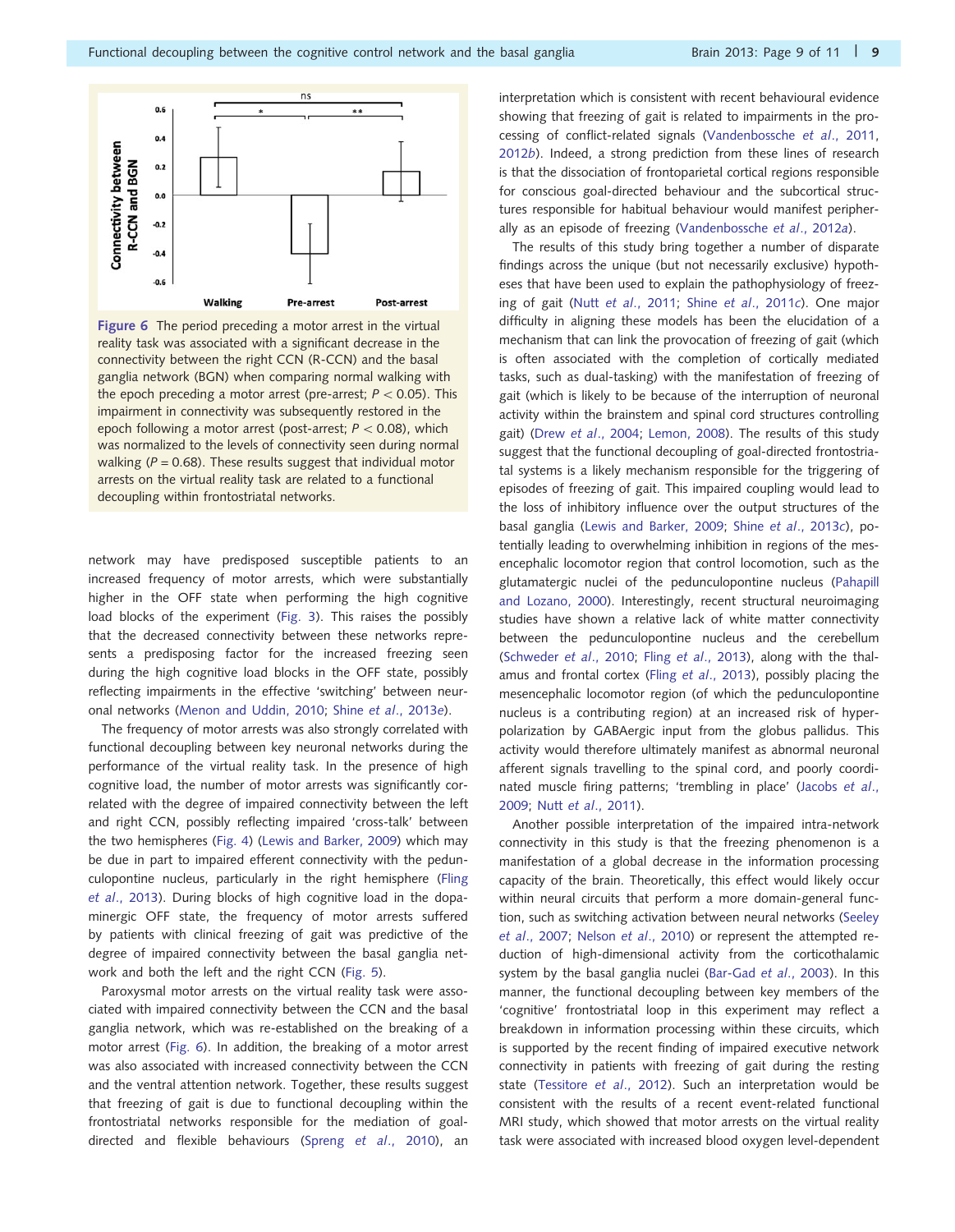<span id="page-9-0"></span>Interestingly, key neural hubs within the ventral attention network, namely the anterior insula, have been previously implicated in the ability to effectively 'switch' activation between complimentary yet competing neural networks ([Menon and Uddin, 2010\)](#page-10-0). However, if the ventral attention network was consistently recruited (as was the case in this study), the capacity to coordinate attentional resources required by evolving task demands may become impaired. In a healthy patient, this ventral attention network recruitment may not be associated with any adverse outcomes, whereas it is possible that the recruitment and associated 'burn-out' of the ventral attention network may play an important role in the pathophysiological mechanism of freezing of gait. Specifically, by forcing an increased reliance on the associative centres of the brain, such as the regions that comprise CCN (Cole and Schneider, 2007), but performing in a state in which the system is unable to 'switch' attentional processes towards these networks, the global neuronal functioning of a patient with freezing of gait would become impaired. This interpretation is consistent with modern models of basal ganglia function, which propose that the motor network uses striatal regions responsible for habitual functions, relying on the CCN and its interaction with more rostral striatal regions (such as the caudate and the ventral striatum) to accomplish goal-directed tasks [\(Redgrave](#page-10-0) et al., [2010\)](#page-10-0). Therefore, impaired ventral attention network function would place the basal ganglia in a state of information deficit that is exacerbated by a general lack of dopamine ([Williams](#page-10-0) et al[., 2002;](#page-10-0) Dang et al., 2012; Cole et al., 2013). This would lead to decreased inhibition of basal ganglia output structures, an over-reliance on external 'drivers' ([Hallett, 2008\)](#page-10-0), and ultimately manifest as freezing behaviour [\(Lewis and Barker, 2009](#page-10-0)).

An important caveat to the findings of this study is that freezing events on the virtual reality task are not specific to those patients that have clinical freezing of gait. However, the measure of freezing used in this study is a sensitive measure that can delineate between patient groups, as evidenced by the statistically significant differences seen in the number of freezing events across the two patient cohorts [\(Fig. 3](#page-6-0)). In addition, the specific combination of increased cognitive load and the absence of dopaminergic medication led to a marked increase in the frequency of motor arrests, but only in the cohort of freezers. These results are strongly aligned with previous work that has shown that the frequency of motor arrests on the virtual reality paradigm is related to the severity of self-reported freezing of gait ([Naismith and](#page-10-0) [Lewis, 2010\)](#page-10-0) and to the frequency and duration of clinicallyobserved freezing of gait triggered during the performance of timed up-and-go tasks (Shine et al[., 2013](#page-10-0)b). Although caution is required in interpreting the neural patterns associated with virtual reality task, there exists an important link between virtual reality freezing and real-life freezing of gait, suggesting that the results of this study advance our understanding of the mechanisms underlying freezing of gait. Future studies should attempt to explore the

kinematics associated with motor arrests on the virtual reality task and compare them directly with freezing events seen in both the upper limbs ([Nieuwboer](#page-10-0) et al., 2009; [Vercruysse](#page-10-0) et al., 2012) and gait (Morris et al[., 2012\)](#page-10-0).

## Conclusion

The results of this study confirm that freezing of gait in Parkinson's disease is related to impaired functional communication between widespread neural networks. Specifically, we have shown that freezing behaviour on a virtual reality task is associated with functional decoupling between the right-lateralized CCN and the basal ganglia network. These data provide evidence that extends recent neuroimaging studies of freezing of gait in Parkinson's disease (Shine et al[., 2013](#page-10-0)c, [d](#page-10-0)) and are consistent with the hypothesis that freezing of gait is because of abnormal communication between cortical and subcortical structures in the presence of increased cognitive load and low levels of dopamine ([Lewis and Barker, 2009;](#page-10-0) [Vandenbossche](#page-10-0) et al., 2012a).

# Funding

The study was funded in its entirety by the Michael J. Fox Foundation ([http://www.michaeljfox.com/foundation/grant](http://www.michaeljfox.com/foundation/grant-detail.php?grant_id=607)[detail.php?grant\\_id=607](http://www.michaeljfox.com/foundation/grant-detail.php?grant_id=607))

## References

- Amboni M, Cozzolino A, Longo K, Picillo M, Barone P. Freezing of gait and executive functions in patients with Parkinson's disease. Mov Disord 2008; 23: 395–400.
- Bar-Gad I, Morris G, Bergman H. Information processing, dimensionality reduction and reinforcement learning in the basal ganglia. Prog Neurobiol 2003; 71: 439–73.
- Bartels AL, Leenders KL. Brain imaging in patients with freezing of gait. Mov Disord 2008; 23: S461–7.
- Browner N, Giladi N. What can we learn from freezing of gait in Parkinson's disease? Curr Neurol Neurosci Rep 2010; 10: 345-51.
- Cavanagh JF, Frank MJ. Stop! Stay tuned for more information. Exp Neurol 2013; 247: 289–91.
- Chee R, Murphy A, Danoudis M, Georgiou-Karistianis N, Iansek R. Gait freezing in Parkinson's disease and the stride length sequence effect interaction. Brain 2009; 132: 2151–60.
- Cole DM, Oei NYL, Soeter RP, Both S, van Gerven JMA, Rombouts SARB, et al. Dopamine-dependent architecture of corticosubcortical network connectivity. Cereb Cortex 2013; 23: 1509–16.
- Cole MW, Schneider W. The cognitive control network: integrated cortical regions with dissociable functions. NeuroImage 2007; 37: 343–60.
- Cools R, Barker RA, Sahakian BJ, Robbins TW. Enhanced or impaired cognitive function in Parkinson's disease as a function of dopaminergic medication and task demands. Cereb Cortex 2001; 11: 1136–43.
- Dang LC, O'Neil JP, Jagust WJ. Dopamine supports coupling of attention-related networks. J Neurosci 2012; 32: 9582–7.
- Dosenbach NUF, Visscher KM, Palmer ED, Miezin FM, Wenger KK, Kang HC, et al. A core system for the implementation of task sets. Neuron 2006; 50: 799–812.
- Drew T, Prentice S, Schepens B. Cortical and brainstem control of locomotion. Prog Brain Res 2004; 143: 251–61.
- Dunn O, Clark V. Correlation coefficients measured on the same individuals. J Am Stat Assoc 1969; 64: 366–77.